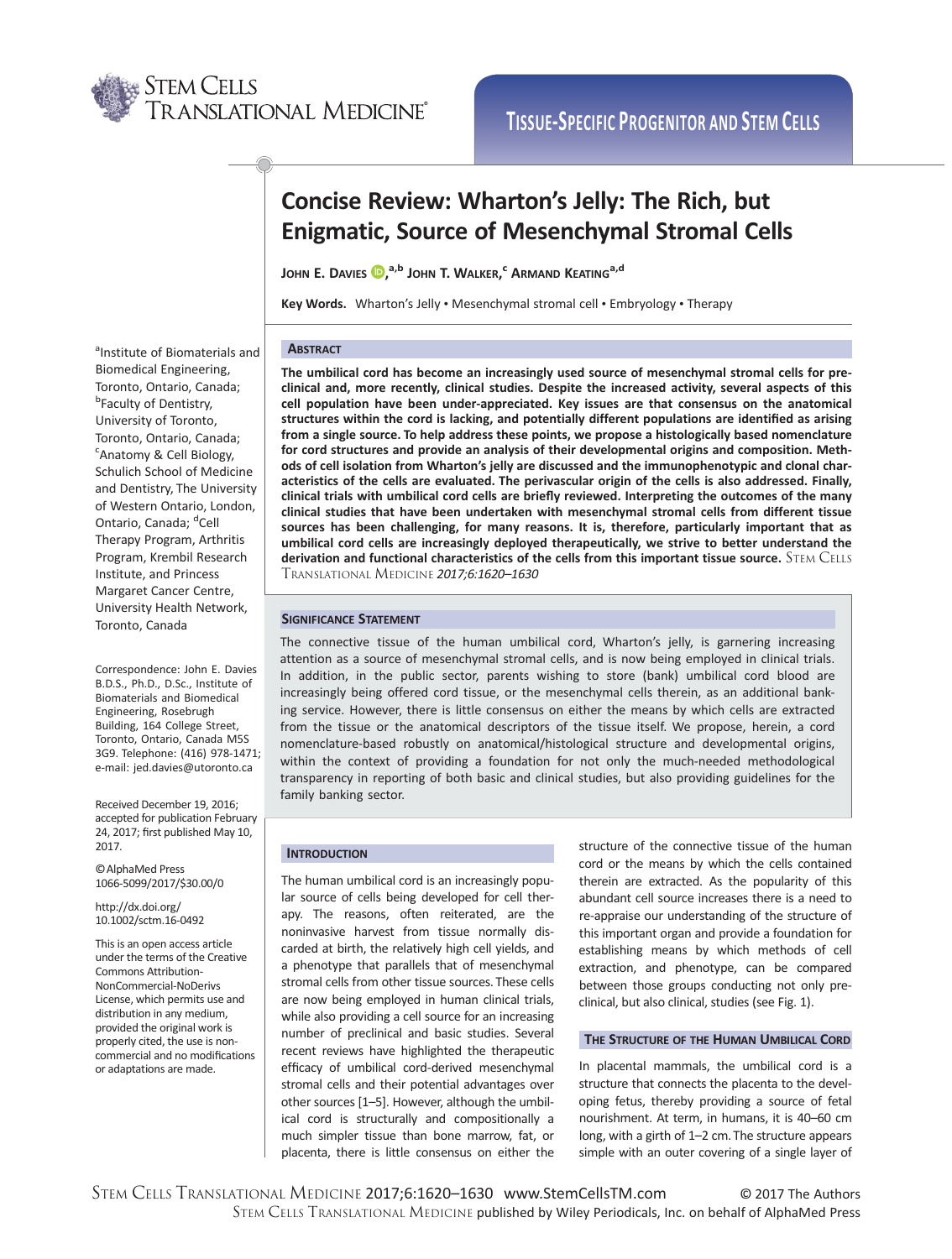

# UC-MSC Clinical Trials (2009 - 2017) by Broad Indication

Figure 1. Registered clinical trials (2009–2016) employing human umbilical cord MSCs numbered a total of 109 as of January 2016, based on Clinicaltrials.gov data, although only 34 are currently open. The pie-chart shows the broad distribution of target indications (excluding those from cord blood). Although "Haematological" indications are the largest group at 12%, the majority of trials rely on the immune modulatory and anti-inflammatory properties of the cells, rather than a capacity for connective tissue lineage differentiation. These percentages differ from MSC trials employing cells from all tissue sources, where "Neuro-degenerative" and "Liver" targets represent 60% of the total number of clinical trials. Abbreviation: MSC, mesenchymal stromal cells.

amniotic epithelium that encloses a mucoid connective tissue through which three vessels, a vein and two arteries, carry oxygenated and deoxygenated blood between the placenta and fetus, respectively. Unlike other vessels of similar diameter in the human, the umbilical vessels comprise only a tunica intima and media, but no tunica adventitia (see Fig. 2). The adventitial roles, considered to be vascular support and some contractile function, are considered to be fulfilled by the mucoid connective tissue, "Wharton's jelly"—first described by Thomas Wharton in 1656—that also prevents kinking of the vessels during movement of the fetus in the womb; although Wharton himself thought that the Jelly served as a surrogate lymph transport system [6]. The jelly contains no other blood or lymph vessels and is not innervated. These characteristics, no adventia and no vessels other than the two arteries and vein, are not typical of other species commonly used in research, as discussed below. Thus, when the same methods to extract cells from umbilical cords are employed across species [7] the variation in structure provides a source of variability in the harvested cell population.

Nanaev et al. [8] identified three regions within the term human umbilical cord, based on the distribution of extracellular matrix proteins and cytoskeletal features of the stromal cells: the subamniotic zone, Wharton's jelly, and the combined media and adventitia of the blood vessels. However, since adventitia per se is not present, Wharton's jelly comprises all the tissue from the outer margins of the tunica media to the inner surface of the amniotic epithelium. A major focus for Nanaev et al. [8] was the description of clefts within the Wharton's jelly that were considered to be regions devoid of collagen but containing only ground substance, and thought to play an important role in the mechanical properties of the tissue. The presence of clefts provides a useful landmark when examining Wharton's jelly since they are absent from the perivascular and subamniotic zones, but easily visible at low magnification in routine, for example haematoxylin and eosin stained, cross-sections of cords. Nanaev et al. [8] also observed that the cells of the three zones represented various stages of differentiation of fibroblasts toward the myofibroblast lineage, and also discussed the different embryological origins of the central and subamniotic connective tissues of the cord; although it is worth noting that their work pre-dated the first publications mentioning stem cells in Wharton's jelly by 7 years [9].

The regional classification of cord anatomy was expanded in the highly cited review of Can and Karahuseyinoglu [10]. They identified six zones within the human umbilical cord: (a) the surface (amniotic) epithelium (b) subamniotic stroma (c) clefts (d) intervascular stroma (e) perivascular stroma and (f) the vessels. Three issues are noteworthy here. First, they stated that only the intervascular tissue was classically described as Wharton's jelly, although there is no evidence for this in either the original description by Thomas Wharton in his treatise Adenographia [6], or in subsequent literature. Second, they conclude, by an interpretation of the findings of Nanaev et al. [8] that the subamniotic zone contained immature cells retaining the ability to proliferate whereas the perivascular zone contained highly differentiated cells. In fact, Nanaev et al. [8] noted that the cells in these two zones were from differing embryological origin, and that the subamniotic cells were delayed in their differentiation compared to those in the perivascular zone, which were more numerous (see also Fig. 2). Finally, although the amniotic epithelium was

www.StemCellsTM.com Oc 2017 The Authors STEM CELLS TRANSLATIONAL MEDICINE published by Wiley Periodicals, Inc. on behalf of AlphaMed Press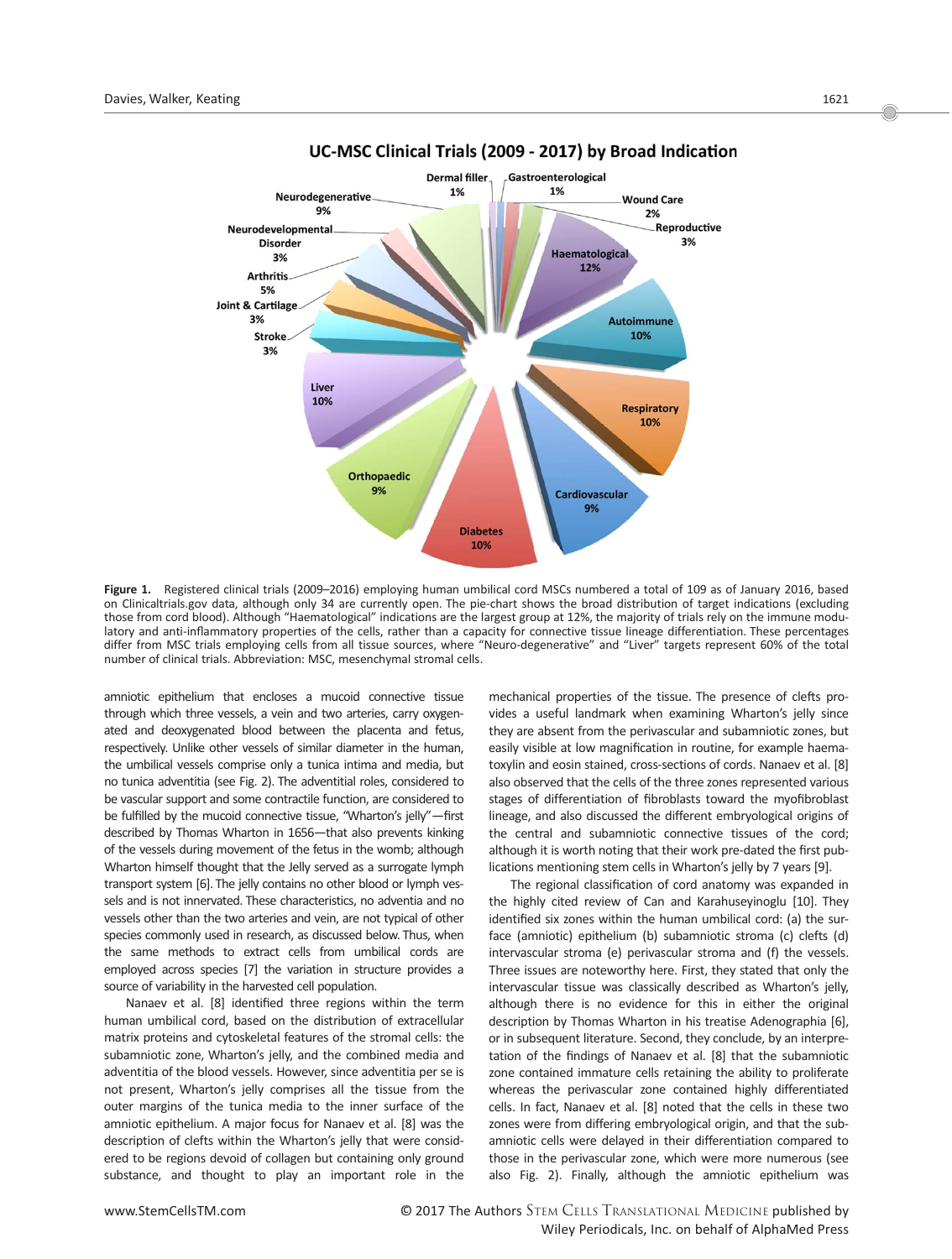

Figure 2. Above: The structure of the human umbilical cord with a three-dimensional exploded diagram. The diagram was made by directly tracing the outlines of the various features in the histological section, then shifting them along the tilted longitudinal axis. Scale Bar = 5 mm. Below: The human umbilical cord. (A–E): A paraffin embedded section stained with haematoxylin and eosin. (A): Complete cross-section of the cord showing an outer amniotic epithelium and three vessels contained within Wharton's jelly. The latter is more highly stained in the perivascular zones due to an increase in both cells and matrix. The paucity of staining in those areas beyond the perivascular zones is, in part, due to the presence of clefts [see (B–D)]. Maximum width (a-a) = 1.8 cm. (B): Enlargement spanning regions 1 and 2 in (A) where the transition from tunica media of the umbilical vein to perivascular Wharton's jelly is clearly seen, as is the transition from perivascular zone to the remainder of Wharton's jelly and the amniotic epithelium. The matrix of the subamniotic Wharton's jelly is marginally denser than that of the intermediate Wharton's jelly, which separates it from the perivascular zone. pv, perivascular zone; sa, subamnion; i, intermediate Wharton's jelly; \*, clefts. (C): From area 3 in (A): The amniotic epithelium and the subamniotic Wharton's jelly (sometimes called the "cord lining"). The cells have a stellate morphology. Takechi et al. [27] were the first to report that cells in this subamniotic zone were longer and had more cytoplasmic processes than those in the perivascular zones. \*, clefts. (D): From area 2 in (A), the intermediate Wharton's jelly that contains sparse cells, which are small and more rounded in shape, and matrix that surrounds many clefts. \*, clefts. (E): From area 1 in (A), the perivascular zone with denser matrix and numerous cells. The latter of varying morphologies, some elongated, some rounded, and others stellate. (F): DAPI (4',6-diamidino-2-phenylindole) staining of a portion of cord including the vascular tunica media (dense blue structure below), Wharton's Jelly, and the amniotic epithelium (thin dense blue line above). DAPI staining is densest in the perivascular zone and decreases toward the amniotic epithelium. White arrow, perivascular zone. Although the cell density in the amniotic epithelium is clear, there is no obvious increase in cell density in the subamniotic zone compared to that of the iWJ. [Image courtesy of Shiva Hamidian Jahromi]. Scale Bars:  $A = 5$  mm; B = 500 µm; C–E = 100 µm; F = 200 µm. Abbreviation: WJ, Wharton's jelly.

identified as a distinct zone, the endothelial linings of the vessels were not mentioned although umbilical cord endothelial cells had been isolated since 1963 [11].

Defining the structural—or anatomical—descriptors of Wharton's jelly is important because their employment, by different authors, is inconsistent. This is nontrivial since some authors claim

© 2017 The Authors STEM CELLS TRANSLATIONAL MEDICINE published by Wiley Periodicals, Inc. on behalf of AlphaMed Press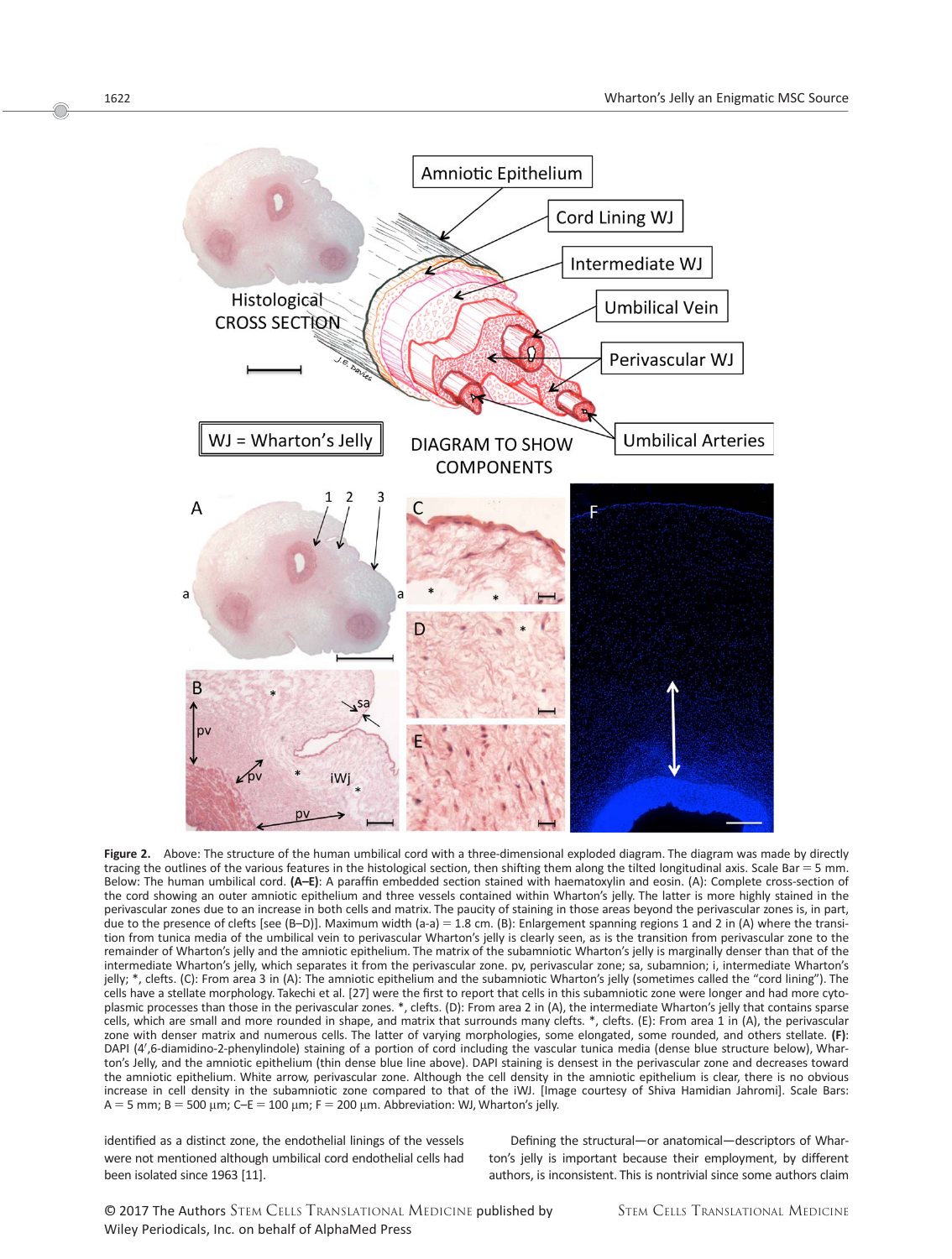Table 1. A comparison of the dimensions cited in the literature for the perivascular tissue of the human umbilical cord arranged in increasing dimensions

| Reference                      | Width of<br>perivascular zone | Evidence<br>provided             | <b>Measurement method</b>                                                                                                                                                        |  |
|--------------------------------|-------------------------------|----------------------------------|----------------------------------------------------------------------------------------------------------------------------------------------------------------------------------|--|
| Watson et al. [12]             | Not mentioned                 | Cartoon                          | Cord cartoon shows only one artery and one vein.                                                                                                                                 |  |
| Kita et al. [13]               | 2 cells thick                 | Cartoon                          | Cord cross-section histology was provided but with only the cord lining mem-<br>brane labeled. Cartoon shows the perivascular cells as only 2 cells thick.                       |  |
| Troyer and Weiss [14]          | $<$ 250–370 $\mu$ m*          | Cartoon                          | Measurements made from authors' cartoon                                                                                                                                          |  |
| Coskun and Can [15]            | 200-500 um*                   | Cartoon                          | Measurements made from authors' cartoon                                                                                                                                          |  |
| Schugar et al. [16]            | $430 \pm 120$ µm              | Partial histology<br>and cartoon | Although authors report direct measurements from histology sections, only<br>partial histology was illustrated. Cartoon figures show averages for specific<br>measurements made. |  |
| Karahuseyinoglu<br>et al. [17] | Approx. 600 µm                | Partial Histology                | Authors drew a ring around one umbilical artery that, given their scale bar,<br>would give a perivascular zone of 600 µm width.                                                  |  |
| Subramanian<br>et al. [18]     | 350-1,550 µm                  | Histology                        | Authors illustrate direct measurement from whole cord section.                                                                                                                   |  |
| This text                      | 750-2,000 um*                 | Histology                        | "Thin perivascular areas" were described around each vessel. Measurements<br>made from their provided histology.                                                                 |  |

\*Dimensions have been measured from authors' cartoon based on the average width of a cord, at term, being 1.5 cm. "Partial histology" refers to a single cord vessel, or part of a cord vessel being illustrated.

to extract cells from one region of the cord, to the exclusion of others and report the cell phenotype obtained. Given the above, a hypothetical example could be that three different authors could claim to extract cells from Wharton's jelly when one extracts cells from only the intervascular jelly, the second from the whole of Wharton's jelly, as described herein, and the third from Wharton's jelly excluding the perivascular tissue. Examples of each of these can be found in the extant literature. However, when varying descriptions of the regions/zones of the cord are combined with a lack of sufficient methodological information regarding the isolation techniques employed to harvest the cells, the comparison of cell populations employed by different authors becomes fraught with difficulty. This is not only an academic issue that needs a solution so that questions regarding the putative phenotypes of the cells from various regions/zones of Wharton's jelly could be realistically addressed but, as the umbilical cord becomes a more popular source of cells for clinical trials, some of which are driven by industry, the growing patent estates directed at extraction of cells from the human umbilical cord will also be obliged to face the same challenges of terminology and methodologic transparency.

An example of these variances can be seen in the multiple definitions of the perivascular tissue of the cord. As stated, some authors do not consider this part of Wharton's jelly, but the description of the perivascular zone varies widely as summarized in Table 1, where the order is in increasing perivascular dimension rather than publication date. First, it can be seen that the dimensions of this zone have not changed according to the year of publication, it is also clear that some authors have not mentioned it at all. However, there would seem to be a trend where the smaller dimensions are allotted by authors who have not provided histological evidence of their dimensions, but rather drawn a cartoon figure. Similarly, partial histology, defined here as provision of a histological image of a single, or partial, vessel have returned intermediate values while those examples where full crosssectional histology of the cord has been provided, return the highest dimensional values for the perivascular zone. These differences are stark, and range from a perivascular layer only two cells thick [13] to histological evidence of up to 2,000 microns [18] (See Fig. 2). In their paper, Karahuseyinoglu et al. [17] who provide partial

histology, designate the arterial perivascular zone as 600 microns. While this does apply to arterial perivascular tissue, that around the vein is thicker, up to 2,000 microns, as seen in Figure 2 and it is noteworthy that it is the umbilical vein that carries oxygenated blood. Thus, although these zones can be easily identified anatomically, other authors have described, or graphically illustrated, them quite differently. For example, Troyer and Weiss [14], Conconi et al. [19], and Coskun and Can [15] all illustrated the perivascular tissue as a "layer" of relatively uniform width that (assuming an average total cord girth of 1.5 cm) was 50–150 microns in width. However, these authors provided no rationale for their choice of these dimensions assigned to the perivascular region.

In a detailed treatment of the umbilical cord, the average perivascular width was reported by Schugar et al. [16] as  $430 \pm 120$ microns, and supported with partial, arterial, histology. In fact, the perivascular regions are not only more variable in width (as measured from the outer margin of the tunica media of the vessels) but may appear to be joined so that the perivascular region forms a continuum around two or all three of the vessels. However, these joining areas are of a slightly lesser cell density and designated the intervascular Wharton's jelly by Can and Karahuseyinoglu [10]. The intervascular areas can be seen to vary from 500 to 830 microns between the perivascular Wharton's jelly in Figure 2. However, it should be noted that these dimensions are highly variable both within the same cord and between different cords, as indeed the girth of individual cords is generally considered to vary from 1 to 2 cm at term [20].

The identification of the perivascular zones is important because, as Schugar et al. [16] reported this zone that measures an average of 430 microns radially around the tunica media, contains almost 45% of all cells in Wharton's jelly, and thus the method by which cells are extracted from Wharton's jelly will be profoundly influenced by the inclusion, or exclusion, of the perivascular cells. It can reasonably be assumed that the perivascular tissue, as seen in Figure 2, will therefore contain considerably more than 45% of all cells in Wharton's jelly.

Clearly, when evaluating a cross-section of the human umbilical cord, the perivascular zone previously described as the adventitia of the umbilical vessels (Nanaev et al.) [8], and subsequently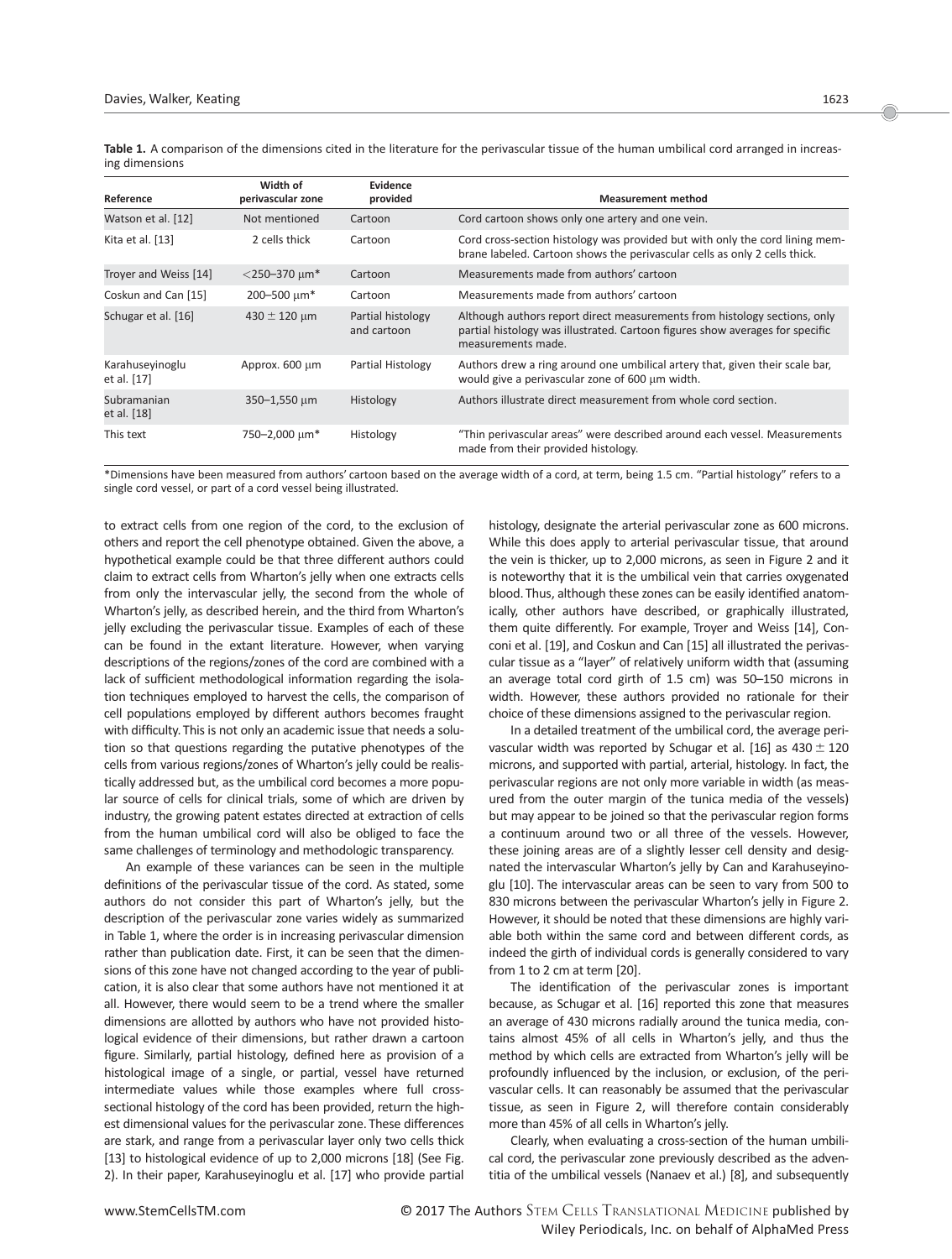| <b>Amnion</b><br>Epithelium                                                                        |                                                                                                                                      | <b>Vessels</b>                                                                                                                   |                                                                                                                                                                  |                                                         |                                         |
|----------------------------------------------------------------------------------------------------|--------------------------------------------------------------------------------------------------------------------------------------|----------------------------------------------------------------------------------------------------------------------------------|------------------------------------------------------------------------------------------------------------------------------------------------------------------|---------------------------------------------------------|-----------------------------------------|
|                                                                                                    | Subamnion                                                                                                                            | Intermediate WJ                                                                                                                  | Perivascular WJ<br>(intervascular WJ)                                                                                                                            | Tunica media                                            | Tunica intima                           |
| $1 - 3$ cells thick                                                                                | 100-150 microns thick.<br>Essentially devoid of clefts.<br>Possibly retains derivation<br>from somatopleuric<br>amniotic mesenchyme. | Sparse matrix and cells.<br>Easily distinguished<br>by the presence of<br>numerous clefts<br>containing only<br>ground substance | 200-2.000 microns thick.<br>Essentially devoid of clefts.<br>Appears more dense than<br>Intermediate WJ. Most<br>likely derived from<br>extraembryonic mesoblast | Two layers of smooth<br>muscle orthogonally<br>arranged | Single layer of<br>endothelial<br>cells |
| Cord "lining"                                                                                      |                                                                                                                                      |                                                                                                                                  | <b>HUCPVCs</b>                                                                                                                                                   |                                                         | <b>HUVECs</b>                           |
| Can be isolated by careful separation from<br>the intermediate WJ.<br>perivascular WJ, and vessels |                                                                                                                                      | Theoretically, could be<br>isolated after careful<br>removal of cord lining,<br>perivascular WJ,<br>and vessels                  | Can be isolated either<br>manually or enzymatically<br>(intervascular WJ cannot be<br>separated from the<br>perivascular WJ)                                     | $HUVECs = Human$ umbilical<br>vein endothelial cells    |                                         |
|                                                                                                    |                                                                                                                                      |                                                                                                                                  |                                                                                                                                                                  | $HUCPVCs = Human umbilical$<br>cord perivascular cells  |                                         |

Table 2. A proposed nomenclature for the structure of the human umbilical cord based on distinguishable histological features

The Cord can be divided, as others have suggested, into three major components (a) the amnion (b) Wharton's Jelly and (c) the vessels. Wharton's jelly itself can be divided into three distinct zones (a) the subamnion, (b) the intermediate Wharton's Jelly, and (c) the Perivascular Wharton's Jelly. The amnion and subamniotic Wharton's Jelly has been designated the "cord lining." Another region between the perivascular Wharton's Jelly surrounding each vessel can be designated the "Intervascular Wharton's Jelly." However, from a pragmatic perspective it is only the cord lining and the perivascular Wharton's Jelly that can be distinctly dissected from the remaining regions or zones. Finally, the vessels each comprise a smooth muscle wall and an endothelial lining. Abbreviation: WJ, Wharton's jelly.

illustrated by Subramanian et al. [18], or described by Schugar et al. [16] as the densest cell population in Wharton's jelly, can provide a histological/anatomical descriptor as equally obvious as that of the thin amniotic lining. Thus, we provide a nomenclature for the whole cord, based on such anatomical and histological foundations in Table 2, and illustrated in the diagram of Figure 2.

## A NOTE ON THE DEVELOPMENT OF THE UMBILICAL CORD

Much of the information in this section has been extracted from various sections of Gray's Anatomy [21] and provides an update on the account of Nanaev et al. [8] since our understanding of the development of the cord has evolved in recent years.

Although the structure of the umbilical cord would appear relatively simple, its embryological development results in mesenchymal contributions from several sources. In human development, after implantation of the blastocyst at the end of the first week following fertilization, the early fetus is initially connected to the maternal endometrium through the invading trophoblast. This connection rapidly develops into the connecting stalk, which is, therefore, formed from the extraembryonic mesoblast, that covers the amnion, secondary yolk sac, and the wall of the mural trophoblast. Soon, during early hind-gut development, the connecting stalk mesenchyme is invaded by the allantoic duct, which is a site of vasculogenesis and gives rise to the umbilical vessels that connect with the placental circulation. Thus, as the umbilical cord develops it comprises an outer covering of amniotic epithelium and a coalescence of somatopleuric amniotic mesenchyme with both splanchnopleuric vitellointestinal and allantoic mesenchymes. The latter, with which the umbilical vessels are most intimately associated, the perivascular tissue, could reasonably be assumed to originate from the extraembryonic mesoblast. However, the cord grows rapidly in both length and girth to term and the increase in the volume of Wharton's jelly is commensurate with this growth. Since Schugar et al. [16] have convincingly demonstrated that the majority of mesenchymal cells in the term cord are in the perivascular regions (see above), it would seem reasonable to assume that this region is also the site of the majority of the precursor cell proliferation that drives the increase in Wharton's jelly volume (see also the discussion of Nanaev et al.

[8] above). It is also interesting to note that amniotic fluid contains PDGF-AB [22]. Since it is known that some perivascular cells are recruited via (PDGF)-B/PDGF receptor-ß signaling, and that umbilical cord perivascular cells have been shown to be PDGF-R $B +$ , such signaling may contribute to perivascular cell migration outward from the vasculature. Indeed, comparing the distribution of  $CD146+$  cells in first trimester and term cords, it is clear that Wharton's jelly becomes populated with such cells during gestation (see Fig. 3). CD146, together with NG2 and PDGF-Rß have been shown to identify a subset of perivascular cells that also express mesenchymal stromal cell markers, in vitro, which would support the hypothesis that the perivascular tissue contains a progenitor cell population that can give rise to the differentiated myofibroblasts that represent the functional phenotype of Wharton's jelly cells.

## A NOTE ON COMPARATIVE ANATOMY

Although the purpose of this review is to focus on the human umbilical cord, it is worth noting that some authors have described employing the same cell extraction procedures for human and other mammal species. This is particularly relevant to those using enzymatic cell isolation procedures of more than one of the tissue types in the cord structure, amnion, Wharton's jelly, and vessels, because cord structure, and thus composition, can be quite different between species. Figure 4 provides examples of these differences for human, equine, canine, and porcine cord. In these, the human cord is unique as the equine cord has four major vessels and multiple collateral vessels, a similar composition is seen in the canine cord, while the porcine cord—although superficially similar to the human—displays several small vessels within the Wharton's jelly. The major vessels of the equine cord also, unlike those found in the human cord, possess a welldeveloped tunica adventitia.

## THE COMPOSITION OF WHARTON'S JELLY

Wharton's jelly is classified as a connective tissue. Some consider Wharton's jelly a simple connective tissue in contrast to the liquid or skeletal connective tissues [23], but it is most commonly

© 2017 The Authors Stem Cells Translational Medicine published by Wiley Periodicals, Inc. on behalf of AlphaMed Press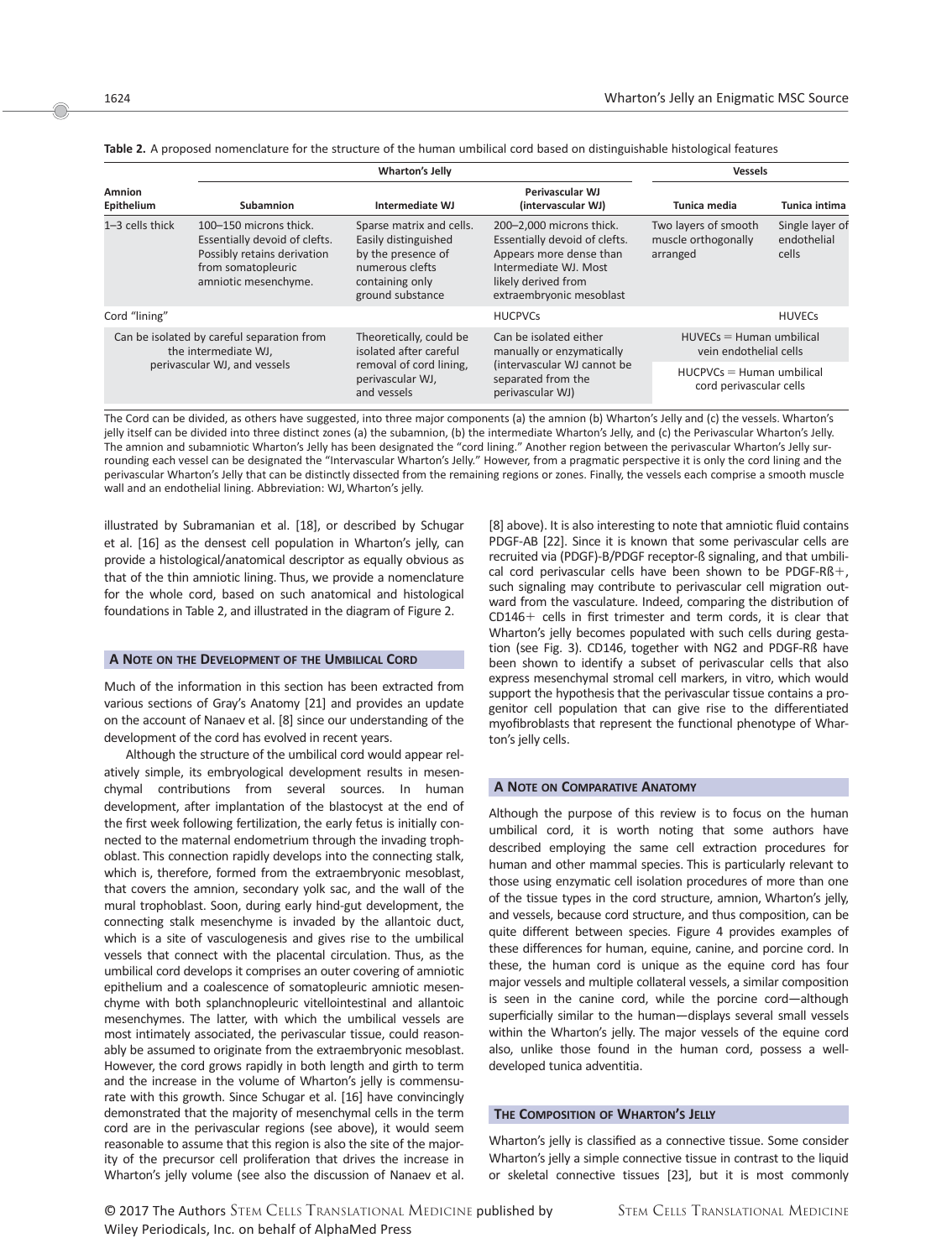

Figure 3. CD146 labeling of a first trimester cord  $(A)$  and a term cord  $(B)$  counterstained with DAPI. In the first trimester, the smooth muscle vessel wall labels positively, but the surrounding tissue is negative for CD146. On the contrary, at term the vascular endothelium is now highly positive, the vessel wall is still positive, but so also are cells in the perivascular tissue. Scale Bars A,  $B = 100 \mu m$ .

classified as a mucoid [21], or mucous [24, 25], connective tissue. The common property of connective tissues is that they comprise cells surrounded by the extracellular matrix that they have elaborated. Of course, Wharton himself knew nothing of cells within his "Jelly," as cells were described for the first time 9 years later by Hooke [26] in 1665.

Usually, other cells are also present in the matrix of connective tissues including some form of phagocytic cell type and also those providing vascular and nervous elements. In this respect, the Wharton's jelly of the human cord is unique among connective tissues as it contains only mesenchymal cells that comprise the functional myofibroblasts of the tissue, and their precursors. There are no other cell types described in Wharton's jelly, and no vascular or nervous elements, except the three major vessels of the cord itself.

It was McElreavey et al. [27] who first extracted fibroblast-like cells from the human umbilical cord, and Takechi et al. [28] reported cells, resembling fibroblasts containing myo-filaments, and stained positive for both vimentin and desmin. The cell distribution within Wharton's jelly was described as densest in the perivascular area and loose under the amniotic epithelium. Furthermore, the peripheral cells had longer and more numerous cytoplasmic processes than those in the perivascular regions. These morphological differences may point to differences in embryological derivation (see above), although we are not aware of any studies that have explored such issues. These authors, together with others later, observed that the perivascular region appeared to serve the function of an adventia, which is not present the vessels of the human umbilical cord, although can be found in other species—see the comments on the equine cord above. It was over a decade later that several laboratories showed that these cells had the properties of mesenchymal stromal cells (MSCs) [29–32]; (see below for discussion of MSCs).

A connective tissue matrix will comprise a fiber component, most commonly collagen, and a ground substance. Collagen I is the predominant protein [33] in Wharton's jelly. Gogiel et al. [34] showed that Wharton's jelly contains mainly small chondroitin/ dermatan sulphate proteoglycans with decorin predominating over biglycan. Meyer reported that 95% of Wharton's jelly is

extracellular matrix comprising collagen (3.6), glycoprotein (0.3) hylauronin (0.31) sulfated glycosaminoglycan (0.14) and diffusible plasma proteins (1.2)—all % wet weight [35].

## WHAT IS THE NUTRIENT SUPPLY FOR THE UC?

The only blood supply in the human umbilical cord is through the umbilical vein and two arteries. The umbilical cord forms at day 26 at which time the amniotic fluid, which is generated from maternal plasma, comprises mostly electrolytes and water. This changes in volume and composition throughout gestation and by about 12 weeks the liquid contains proteins, carbohydrates and lipids to which urea is added when fetal kidney function starts around week 16. Of the many roles of the amniotic fluid, a nutrient contribution to cells of, and beyond, the amniotic membrane is clearly important [36]. Thus, the amniotic fluid provides an additional source of nutrients to the cells of the umbilical cord especially those in the subamniotic region, which may explain the small increase in cell density in the outer 100–150 microns of Wharton's jelly.

#### WHARTON'S JELLY AS A SOURCE OF MSCS

Conventional wisdom dictates that the human umbilical cord is a rich source of MSC. Indeed, it is the advent of MSC biology that has driven the increasing interest in umbilical cord tissue as witnessed by the increasing number of publications in the last two decades. Given the embryological derivation of the cord (see above) and the multiple mesenchymal sources that contribute to its formation, it is not surprising that some progenitor populations can be found in every region of Wharton's jelly [18] although what is not yet clear is whether their phenotypes are equivalent. Given the opinion that the vasculature of the cord is the predominant nutrient supply and that perivascular cells are known to migrate away from their vascular niche (see below), it may be that the majority of MSC in Wharton's jelly originate in the perivascular region.

We adhere herein, in concordance with the ISCT position paper of 2006 [37], to the term mesenchymal stromal cell (MSC) rather mesenchymal stem cell since it is rarely that authors have

www.StemCellsTM.com Oc 2017 The Authors STEM CELLS TRANSLATIONAL MEDICINE published by Wiley Periodicals, Inc. on behalf of AlphaMed Press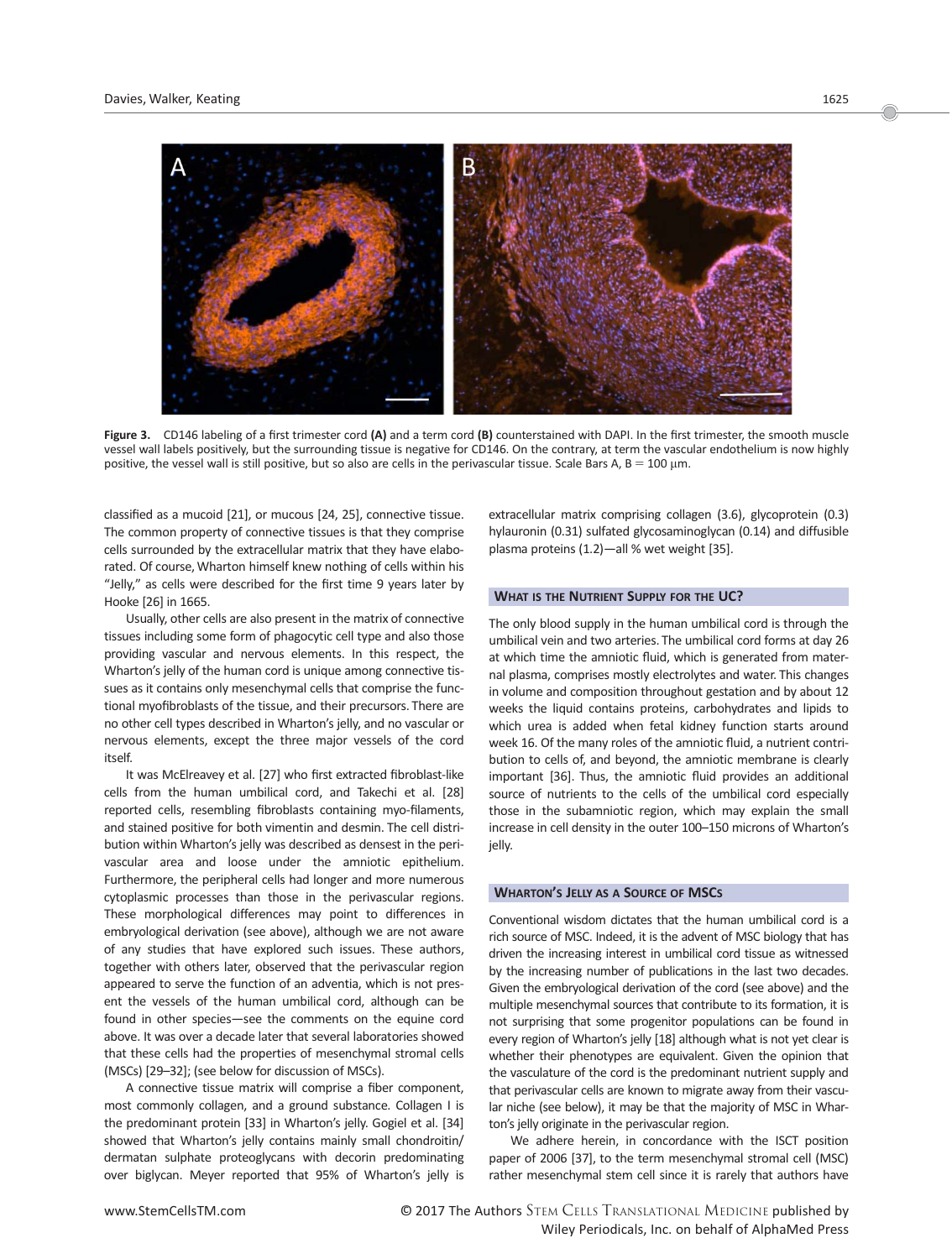

Figure 4. Comparative anatomy of the umbilical cord. (A, B): Porcine, (C-E): Equine, (F): Canine. (A): Unlike the human cord, the perivascular zones are not clearly demarcated in the porcine cord. (B): In the porcine cord, Wharton's jelly contains many small vascular structures. (C): The equine cord has four major vessels and many co-lateral and branching vessels. (D): Each of the main vessels has a well-developed tunica adventitia as seen in this dissected specimen. (E): The tunica adventitia is distinct from the tunica media in this H&E stained cross-section. (F): Like the equine cord, the canine cord has multiple vessels with co-lateral branching. The vessels are contained within the amniotic epithelium but, unlike the human, porcine and equine cords, does not from a firm roughly circular but rather a diffuse and flattened structure. [Image courtesy of Dr. Emily Correna Carlo Reis]. Scale Bars: A, B and  $E = 1$  mm; C, D and  $F = 1$  cm.

demonstrated the stem-like qualities, of self-renewal and multilineage differentiation potential of offspring, of the cells they have isolated from the human umbilical cord. One exception to this was the work reported by Sarugaser et al. [38] that did show, at the single cell clonal level, that true self-renewing cells existed in the perivascular tissue of the cord that gave rise to multilineage offspring—work that was only possible due to the high CFU-F frequency in the cell populations extracted from the perivascular tissue (see Fig. 5 and "Cell Phenotype" above right). No such studies have been reported with cells from other regions of Wharton's jelly. Furthermore, even the stem cell population itself is heterogeneous as different MSCs had different renewable multilineage differentiation capacity. Thus, employment of the term "mesenchymal stem cell" in the singular is misleading as a family of mesenchymal stem cells were shown to exist.



Figure 5. Due to the high CFU-F frequency, Sarugaser et al. undertook differentiation assays on both parent and daughter single cell derived clonal populations. Various self-renewing mesenchymal stromal cells types were identified resulting in the hierarchy show here. The semicircular arrows represent populations that are selfrenewing. The default lineage is the fibroblast. Thus, some stem cells self-renew and parents and daughters both display five-lineage differentiation while others are capable of only 4, 3, or 2 lineage differentiation. A self-renewing fibroblast was also identified. Abbreviations: MACOF, muscle, adipo, chondro, osteo, and fibro; WJ, Wharton's jelly.

The yield of MSC from Wharton's jelly has been shown to depend on the method of cell extraction employed. Using a CFU-F assay as a surrogate MSC measure, this can be illustrated by a comparison of Sarugaser et al. [29] and Lu et al. [32]. While the former report a CFU-F of 1:300 at harvest from an isolated UC perivascular population, Lu et al. extracted their cells by mincing umbilical cords into 1–2 mm [32] fragments, sequentially incubating with collagenase and trypsin and passing the resulting product through filters to obtain cell suspensions which would have contained all cell types in the umbilical cord. They reported a CFU-F of 1:1,609 which, although an order of magnitude lower than Sarugaser et al., [29] was still positively compared to values of 1:10,000 to <1:100,000 reported for bone marrow MSCs [32, 39]. Furthermore, Lu et al. [32] showed that the population doubling (PD) time of 24 hours was stable through to P10; compared to a bone marrow PD of 40 hours. Given the high CFU-F frequency, it is of interest to consider why the perivascular zone of the umbilical cord has such a high density of stem cells in situ. This could, in part, be explained by the rapid growth of Wharton's jelly that is commensurate with the increase in length and girth of the cord during gestation. This could be borne out by the finding of mitotic figures in early trimester cords but, to our knowledge, such a study has not been undertaken.

However, two important points should be emphasized.

First, although the CFU-F frequency at harvest (1:300) is high compared to other tissue sources of MSC, it still means that the majority of cells at harvest, 299 out of 300 are not stem cells. Many of these will be the myofibroblasts that Nanaev et al. [8] identified in five stages of differentiation based on their sequential and additive expression of vimentin, desmin,  $\alpha$ -smooth muscle  $actin$ , - $\gamma$ sm actin, and sm myosin.

© 2017 The Authors Stem Cells Translational Medicine published by Wiley Periodicals, Inc. on behalf of AlphaMed Press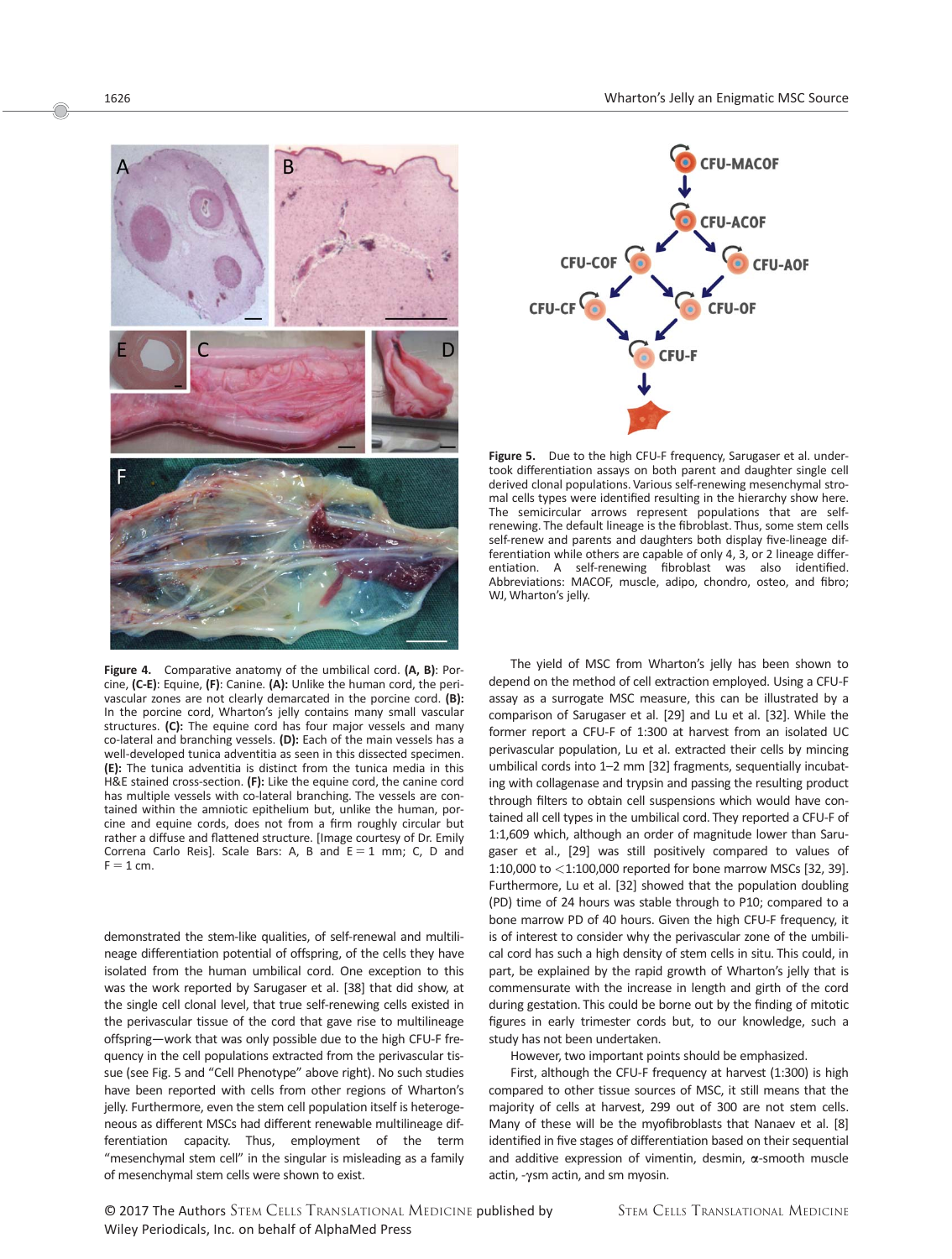Second, from the therapeutic standpoint, we do not yet know whether the true stem cells within an extracted population are of any particular significance. Certainly, for applications requiring differentiation down a specific connective tissue lineage, the stemness of the population would be important. However, since the majority of targeted clinical applications of MSC rely on their paracrine signaling potential, the differentiation potential of the cells may be either irrelevant to their clinical utility or, worse, could provide clinical complications should unwanted differentiation occur in vivo.

#### METHODS OF CELL ISOLATION FROM WHARTON'S JELLY

Umbilical cord tissue is a source for a variety of different cell types: endothelial cells, smooth muscle cells, stromal cells, and epithelial cells and although we focus here on those from Wharton's jelly, some authors have isolated all cell types independently [40], and many have chosen not to isolate the Wharton's jelly from either the vessels or amniotic epithelium before harvesting cells. In the latter cases, therefore, the harvested cell population may demonstrate various degrees of heterogeneity dependent upon the method employed. Conversely, the only cell isolation information provided by some authors is that "MSCs were isolated using the classical adhesion method," [41] which clearly renders the reader incapable of knowing what cells have been employed. Furthermore, as various authors have used terms describing various regions, or zones, of Wharton's jelly differently (see above) it is rarely possible to glean from the published methods, which cells are specifically being cultured in experiments, or more importantly, employed in clinical trials (see below).

### CELL PHENOTYPE

As mentioned, MSCs have been extracted from many tissues and the characterization of the cells, usually takes place after seeding the harvested population in a culture vessel. Indeed, the first of the minimal criteria set out by the ISCT [37] is that the cells are culture adherent. Taken literally, this would mean that MSC can only be described ex vivo; yet conventional wisdom holds that such cells—both mesenchymal cells and mesenchymal stem cells, do exist in vivo. Thus, much has been reported on extracted cell populations, but relatively little is known of their phenotype in vivo. For this reason, some authors have focused on characterizing the cells in situ, since they have been shown to rapidly change their phenotype on entering a cell culture environment, and thus a retrospective analysis does not provide insight into their in vivo phenotype.

Farias et al. [42] specifically distinguished between in situ umbilical cord stromal stem cells (isUCSSC) and cultured UCSSC. They also identified three zones: amnion, Wharton's jelly and vessel walls within the cord, and showed arterial perivascular jelly of about 650 microns depth before and after digestion. Indeed, Farias et al. opined that all cultured umbilical cord stromal stem cells "were 100% positive for CD10. . .. . ..indicating that they all derived from the Wharton's jelly remaining around the blood vessels." [42] However, upon tissue digestion, the cells are negative (or lowly expressing) for many of the defined stem cell markers, but after one passage these levels are considerably increased. This is exemplified by Margossian et al. [43], who characterized cells from the Wharton's jelly immediately following

isolation by enzymatic digestion and compared to cells grown for one passage on tissue culture plastic. Importantly, expression of CD73, CD90, and CD105, positive markers for MSCs as outlined by the ISCT's minimal criteria for defining MSCs [37], are expressed in only a small fraction of cells in freshly digested tissue, but are greatly increased following a single passage on tissue culture plastic [43]. Indeed, it is the very simplicity of the tissue structure of the cord that permits such in situ and in vitro comparisons, which are considerably more challenging with marrow, adipose tissue, or placenta.

Based on the criteria outlined by the Dominici et al. [37], it is necessary for MSCs to be characterized in vitro due to the requirements of plastic adhesiveness, and trilineage differentiation. However, it is interesting to consider that even the generally accepted cell surface marker expression profile requires cell culture to modify the original cell phenotype. Thus, based on these criteria, cells that are isolated are in fact not a population of MSCs, but instead become MSCs following in vitro expansion. So, either culture is selecting for a specific subset of the isolated cells, and thereby enriching them, or else the cells are changing their phenotype. Importantly, this disconnect between MSCs and their in vivo counterparts has been suggested for all MSC sources [44, 45]. While this has not hampered the utility of these cells as therapeutics, a greater understanding of MSCs in their natural niche could prove beneficial for advancing the current generation of therapeutics under investigation and provide critical insight into tissue homeostasis and regeneration following injury.

Another consideration relates to the state of oxygenation of the tissue in vivo. The  $pO<sub>2</sub>$  of oxygenated blood within the umbilical vein is approximately 20%–30% of that within adult arteries [46], and a lack of microvessels within Wharton's jelly, lead to the hypothesis that the stromal cells within the cord reside in a relatively hypoxic environment, a sentiment that has also been postulated by others [47]. It is well established that bone marrow (BM) derived MSCs grow faster under hypoxic conditions in vitro and have a greater CFU-F frequency over normoxic conditions [48, 49]. However, "hypoxia" in culture often mimics normoxic oxygen tension in vivo [50]. In fact, in vivo low  $O<sub>2</sub>$  does not affect BM CFU-F, but does increase peripheral blood CFU-F [51]. Indeed, the rich source of MSCs in the cord may, in part, be because MSCs survive better in low oxygen environments than fibroblasts.

#### ARE WHARTON'S JELLY MSCS PERIVASCULAR IN ORIGIN?

An influential study by Crisan et al. showed that MSCs could be obtained by isolating populations of perivascular cells from a wide range of adult and fetal tissues [52], creating a strong link between MSCs and a specific location in situ. The term "perivascular cells" commonly includes classically defined pericytes surrounding the microvasculature, as well as other nonpericyte cells within the perivascular niche of the macrovasculature which have also been shown to display properties of MSCs [53–55]. However, recent evidence would suggest a clear functional distinction between pericytes and MSC progenitors in the perivascular niche [56]. This may help to explain the case in the umbilical cord where MSCs have been derived from all regions from the perivascular zones to the subamnion. However, as the amniotic fluid provides a source of nutrients to the cord tissue this, together with the disparate embryological origins of the tissue as described above, could explain the nonperivascular distributions of MSCs in cord tissue.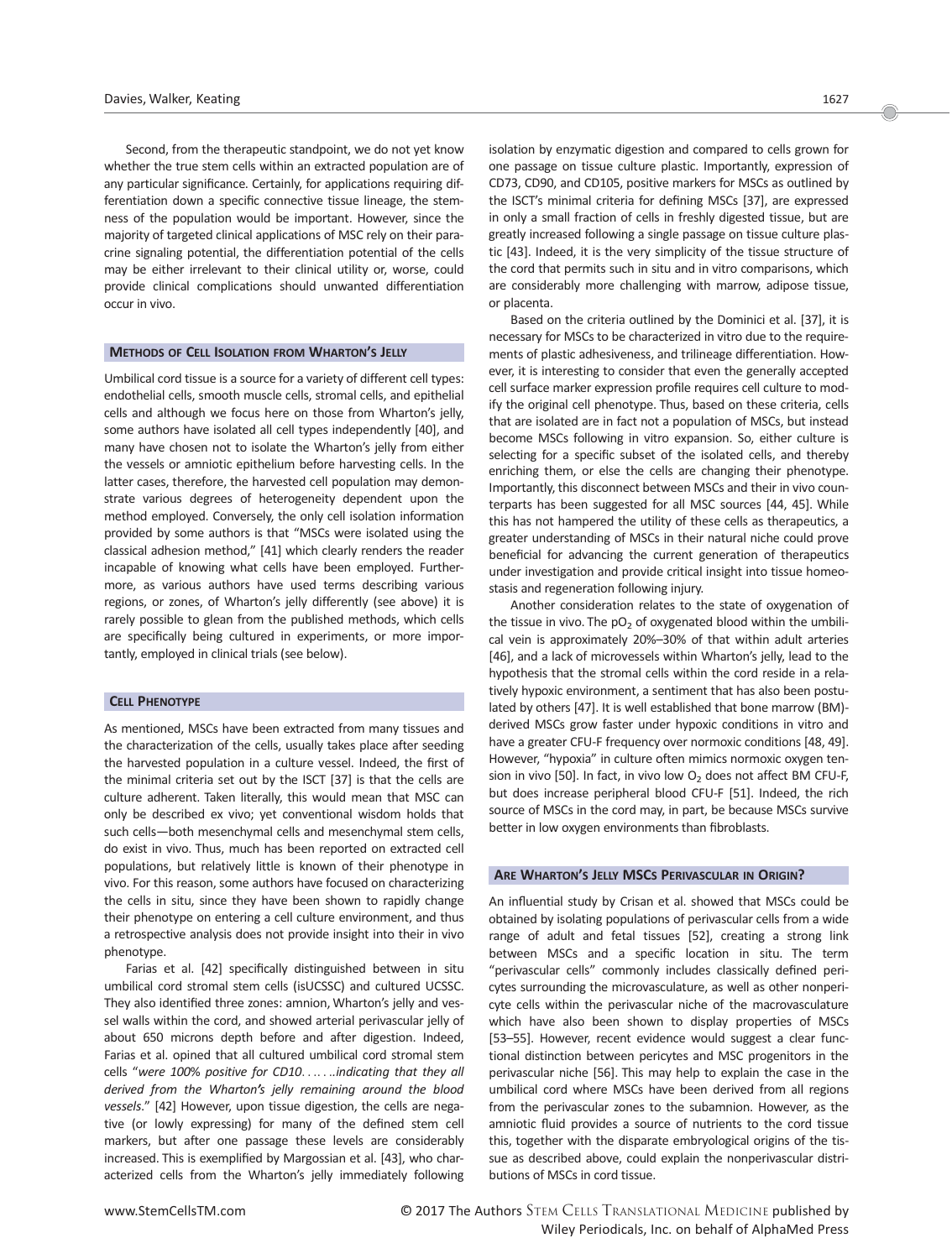The perivascular zones of the human umbilical cord contain the most abundant source of MSCs (Schugar et al. [16]), but Mennan et al. [57] and Subramanian et al. [18] have both shown that cord lining cells exhibit trilineage differentiation potential. The amnion consists solely of epithelial cells, and thus not MSCs [58], but others have also noted stem cell characteristics in this population [59], although caution should be expressed since Miki et al. [59] referenced an extraction technique first described by Akle et al. [60] where they stated that "The amniotic membrane thus obtained consisted of an epithelial monolayer on a basement membrane with an underlying collagen matrix containing a few fibroblasts."(another example of how harvesting procedures can affect the interpretation of experimental outcomes). Nevertheless, the sub-amnion is mesenchymal and does contain MSCs [13, 18, 57, 61]. Thus, there is evidence, at least in the umbilical cord, that MSCs can be isolated from nonperivascular regions. However, whether these nonperivascular MSCs represent a distinct lineage from those in the perivascular region is unknown.

It may be that these nonperivascular MSCs are not distinct from the perivascular MSCs, but are instead simply a population of cells migrating away from the vasculature. This process is well characterized in adult tissue where perivascular cells migrate from the vasculature to participate in the fibrotic repair and wound healing [62–64]. Moreover, MSC transport via the circulation occurs normally in adults, albeit at low frequency. Chong et al (2012) [65] harvested 1–2 million peripheral blood monocytes from 2 ml of human peripheral blood that yielded 0.5–1 million culture adherent cells after 2 weeks. In vivo, such migration may be enhanced by tissue injury [66], and also in the developing fetus, as evidenced by the isolation of MSCs from umbilical cord blood, albeit at variable rates of success [67, 68]. Thus, there is evidence of MSCs migrating away from their perivascular niche during development. However, if nonperivascular MSCs within the umbilical cord are indeed derived from those in a perivascular niche, it would be expected that their migration would be directed by a chemotactic gradient. One possible mechanism for this, as mentioned above, is through the PDGF/PDGFR $\beta$  axis. Signaling through this pathway results in a potent chemotactic and mitogenic response seen in pericyte recruitment, both during development [69, 70], and following tissue injury [71, 72]. In cell culture, it has been reported that amniotic epithelial cells produce PDGF-B [73, 74], and therefore, could potentially serve as a stimulus for perivascular migration in vivo. Whether such a response does truly occur during development, however, has never been investigated. Recruitment of perivascular cells does fit well with the demand for matrix production within the Wharton's jelly to minimize forces on the umbilical cord vessels which might otherwise impair circulation. Similarly, as discussed above, abundant matrix production as seen in fibrotic disease also involves pericyte recruitment.

While we have speculated that some nonperivascular cells within the umbilical cord are derived from a perivascular lineage, currently there is no specific marker or set of markers to identify specific populations of nonperivascular cells within the umbilical cord that give rise to MSCs.

## UC MSCS AS THERAPEUTICS FOR HUMAN DISEASE

As illustrated in Figure 1, umbilical cord clinical trials (excluding those using cord blood) have been targeted at fourteen broad groups of medical indications. The percentage split between indications clearly illustrates a preponderance of trials for autoimmune, cardiovascular, haematological, hepatic, neurodegenerative, and orthopedic targets, each of which commands approximately 10% of the total number.

The Clinicaltrials.gov data for the above trials provides no details of the methods employed to extract umbilical cord cells and thus it is not possible to provide any comparative assessment of the individual therapeutic products. However, five publications have resulted, to date, from these clinical studies from which some information regarding the cell populations can be obtained. Lv et al. [75] [NCT01343511] obtained cells from a corporate source where umbilical cords were first cut into  $2-3$  cm<sup>3</sup> pieces, which were then dissected to obtain  $1-4$  mm<sup>3</sup> pieces of Wharton's jelly used for explant cultures. Jin et al. [76] [NCT01360164] refers to a previous study that describes cutting the cord into 1– 2 mm pieces and undertaking explant cultures in growth factorenriched medium [77]. Wang et al. [78, 79] [NCT01741857] published two papers on their trial using UC cells in systemic lupus erythematosus. In one the reader is referred to the corresponding author for cell harvesting details; although the other paper described the cutting of cord into 1 mm pieces, which were then used in 10% serum-containing explant cultures. In contrast, Wang et al. [80] [NCT01547091] refer to a previous publication [32]) where cords were minced into  $1-2$  mm<sup>3</sup> fragments, sequentially digested in collagenase and trypsin, and expanded in low glucose medium containing 5% fetal bovine serum. Finally, Zhang et al. [81] [NCT01213186] describes first removing the vessels from the cord, dicing the Wharton's jelly for explant culture, but also references an earlier paper which reverts to the method of Lu et al. [32] in which neither vessel, nor amniotic membrane, removal is mentioned. Clearly, those harvesting methods that relied on whole cord pieces in either explant cultures or enzyme digests will start with a heterogeneous population of all cells in the umbilical cord. On the contrary those that isolated only Wharton's jelly started with a more homeogeneous cell population. However, without more precise details it is not possible to comment on the exact population employed in either these clinical studies or the majority of preclinical and basic studies that also lack the requisite information. In addition, if the vessels are removed rapidly from the cord, the perivascular Wharton's jelly is removed with the vessels. On the contrary, precise dissection to separate the perivascular jelly from the tunica media of the vessels can result in a harvest that includes the perivascular, intravascular and subamniotic Wharton's jelly. Nevertheless, all authors referred to their cells as mesenchymal stem cells.

Each of these trials returned positive results, NCT01343511 reported an increased therapeutic effect of UCMSCs over cord blood mononuclear cells alone; NCT01360164 confirmed safety and a possible delay in the progression of spinocerebellar ataxia; NCT01741857 reported a satisfactory response in systemic lupus erythematosus; NCT01213186 improved host immune reconstitution in immune nonresponders and NCT01547091 administration of umbilical cord cells with disease-modifying antirheumatic drugs provided persistent clinical benefits for patients with rheumatoid arthritis. However, it should also be noted that none of these small studies were blinded, none were randomized and only some were controlled. Furthermore, while all studies used an intravenous route of administration, two also employed intrathecal delivery. The I.V. dose varied from 0.5  $\times$  10<sup>6</sup> to 4  $\times$  10<sup>7</sup> cells/Kg body weight. Taken together, these studies do point to the

© 2017 The Authors Stem Cells Translational Medicine published by Wiley Periodicals, Inc. on behalf of AlphaMed Press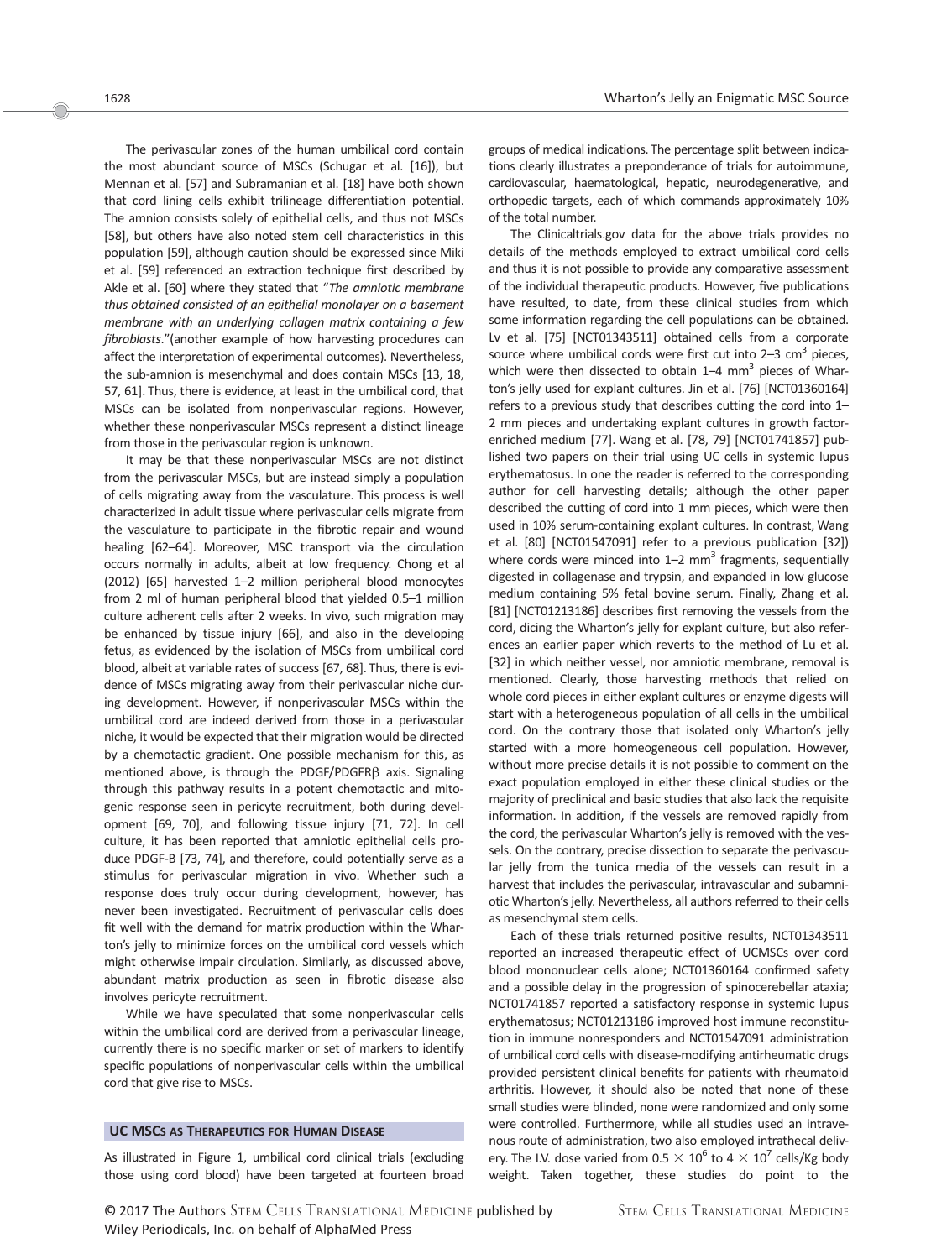administration of umbilical cord cells being safe and possibly providing some therapeutic benefit, although definitive information will not be available until large scale randomized, double blinded, placebo-controlled trials are undertaken.

### CONCLUDING REMARKS

Wharton's jelly-derived mesenchymal stromal cells have reached the significant milestone of entering many clinical trials for a diverse spectrum of medical indications. However, it will be some time before the initial, and promising, clinical results are translated into robust findings based on randomized, double blinded, placebocontrolled trials. Clearly, the interpretation of both reported and future work in this burgeoning field of health care will rely on greater transparency in the methods of cell extraction employed. To facilitate this, it will also be essential to arrive at a consensus on the anatomical structure of the cord, and particularly that of the zones of Wharton's Jelly, from which the cells are extracted. To this end, we have proposed herein a nomenclature based on the readily visible anatomical/histological structure of the human umbilical cord. However, our knowledge of the derivation and developmental phenotype of cells in Wharton's jelly remains scant; and opportunities exist for major contributions to our understanding by both embryologists and developmental biologists. Increasing numbers of both

1 Joerger-Messerli MS, Marx C, Oppliger B et al. Mesenchymal stem cells from Wharton's jelly and amniotic fluid. Best Pract Res Clin Obstet Gynaecol 2016;31:30–44.

2 Kalaszczynska I, Ferdyn K. Wharton's jelly derived mesenchymal stem cells: Future of regenerative medicine? Recent findings and clinical significance. Biomed Res Int 2015; 2015:430847.

3 Ding D-C, Chang Y-H, Shyu W-C et al. Human umbilical cord mesenchymal stem cells: A new era for stem cell therapy. Cell Transplant 2015;24:339–47.

4 Nagamura-Inoue T, He H. Umbilical cordderived mesenchymal stem cells: Their advantages and potential clinical utility. World J Stem Cells 2014;6:195–202.

5 El Omar R, Beroud J, Stoltz J-F et al. Umbilical cord mesenchymal stem cells: The new gold standard for mesenchymal stem cellbased therapies? Tissue Eng Part B Rev 2014; 20:523–544.

6 Wharton TW. Adenographia. Translated by S. Freer. Oxford, UK: Oxford University Press, 1996, 1656:243.

7 Mitchell KE, Weiss ML, Mitchell BM et al. Matrix cells from Wharton's jelly form neurons and glia. STEM CELLS 2003;21:50–60.

8 Nanaev AK, Kohnen G, Milovanov AP, et al. Stromal differentiation and architecture of the human umbilical cord. Placenta 1997; 18:53–64.

9 Walker JT, Keating AK, Davies JE. Stem cells: Umbilical cord/Wharton's jelly derived. In: Redl H, et al. eds. Tissue Engineering and Regeneration: Cell Engineering and Regeneration. Heidelberg: Springer, 2017 (in press).

10 Can A, Karahuseyinoglu S. Concise review: Human umbilical cord stroma with regard to the source of fetus-derived stem cells. STEM CELLS 2007;25:2886–2895.

11 Maruvama Y. The human endothelial cell in tissue culture. Zeitschrift fiir Zellforsch 1963;60:69–79.

12 Watson N, Divers R, Kedar R et al. Discarded Wharton jelly of the human umbilical cord: A viable source for mesenchymal stromal cells. Cytotherapy 2015;17:18–24.

13 Kita K, Gauglitz GG, Phan TT et al. Isolation and characterization of mesenchymal stem cells from the sub-amniotic human umbilical cord lining membrane. Stem Cells Dev 2010;19:491–502.

14 Troyer DL, Weiss ML. Concise review: Wharton's jelly-derived cells are a primitive stromal cell population. STEM CELLS 2008;26: 591–599.

15 Coskun H, Can A. The assessment of the in vivo to in vitro cellular transition of human umbilical cord multipotent stromal cells. Placenta 2015;36:232–239.

16 Schugar RC, Chirieleison SM, Wescoe KE et al. High harvest yield, high expansion, and phenotype stability of CD146 mesenchymal stromal cells from whole primitive human umbilical cord tissue. J Biomed Biotechnol 2009;2009:789526.

17 Karahuseyinoglu S, Cinar O, Kilic E et al. Biology of stem cells in human umbilical cord stroma: In situ and in vitro surveys. STEM CELLS 2007;25:319–331.

18 Subramanian A, Fong C-Y, Biswas A et al. Comparative characterization of cells from the various compartments of the human umbilical cord shows that the Wharton's jelly compartment provides the best source of clinically utilizable mesenchymal stem cells. PLoS One 2015;10:e0127992.

19 Conconi MT, Liddo RD, Tommasini M et al. Phenotype and differentiation potential of stromal populations obtained from various zones of human umbilical cord: An overview. 2011;4:6–20.

scientists and clinicians are interested in this tissue, generally discarded at birth, as a source of cells for therapy. Indeed, Wharton's jelly is among the simplest of human connective tissues, and provides an apparently more homogeneous harvested cell population than other mesenchymal tissue sources. Thus, there is an urgent need to understand more fully both the derivation, and functional

#### AUTHOR CONTRIBUTIONS

J.E.D.: conception and design, assembly of data, analysis, and interpretation, manuscript writing, final approval of manuscript; J.T.W.: assembly of data, analysis, and interpretation, manuscript writing; A.K.: manuscript writing.

#### DISCLOSURE OF POTENTIAL CONFLICTS OF INTEREST

phenotype, of this increasingly important source of cells.

J.E.D. and A.K. are officers, and shareholders in Tissue Regeneration Therapeutics Inc. (TRT). J.T.W. has worked as a Natural Sciences and Engineering Research Council of Canada (NSERC) Ph.D. Scholar at TRT, but declares no conflicts. We are grateful to TRT for the data employed in Figures 1 and 3.

> 20 Elhassani SB. The umbilical cord: Care, anomalies, and diseases. South Med J 1984; 77:730–736.

> 21 Standring S, Gray H. Gray's Anatomy: The Anatomical Basis of Clinical Practice. 40th ed. (Susan Standring, ed.). Churchill Livingstone: Elsevier, 2008.

> 22 Candilera V, Bouchè C, Schleef J et al. Lung growth factors in the amniotic fluid of normal pregnancies and with congenital diaphragmatic hernia. J Matern Neonatal Med 2016;29:2104–2108.

> 23 Crow WB. A Synopsis of Biology. 2nd ed. Bristol: John Wright & Sons, 1964.

> 24 Foster CL, ed. Hewer's Textbook of Histology for Medical Students. 8th ed. London: William Heinemann, 1962.

> 25 Junqueira LC, Carneiro J, Contopoulos AN. Basic Histology. 2nd ed. Los Altos CA: Lange Medical Publications, 1971.

> 26 Hooke RC. Observ. XVIII. Of the schematisme or texture of cork, and of the cells and pores of some other such frothy bodies. In: Micrographia, or, Some physiological descriptions of minute bodies made by magnifying glasses with observations and inquiries thereupon. Printed by Martyn J and Allestry J for The Royal Society, London, England, 1665:268–282.

> 27 McElreavey KD, Irvine AI, Ennis KT et al. Isolation, culture, and characterisation of fibroblast-like cells derived from the Wharton's Jelly portion of human umbilical cord. Biochem Soc Trans 1991;19:29S.

> 28 Takechi K, Kuwabara Y, Mizuno M. Ultrastructural and immunohistochemical studies of Wharton's jelly umbilical cord cells. Placenta 1993;14:235–245.

> 29 Sarugaser R, Lickorish D, Baksh D et al. Human umbilical cord perivascular (HUCPV) cells: A source of mesenchymal progenitors. STEM CELLS 2005:23:220-229.

> 30 Weiss ML, Troyer DL. Stem cells in the umbilical cord. Stem Cell Rev 2006;2:155–62.

www.StemCellsTM.com Oc 2017 The Authors STEM CELLS TRANSLATIONAL MEDICINE published by Wiley Periodicals, Inc. on behalf of AlphaMed Press